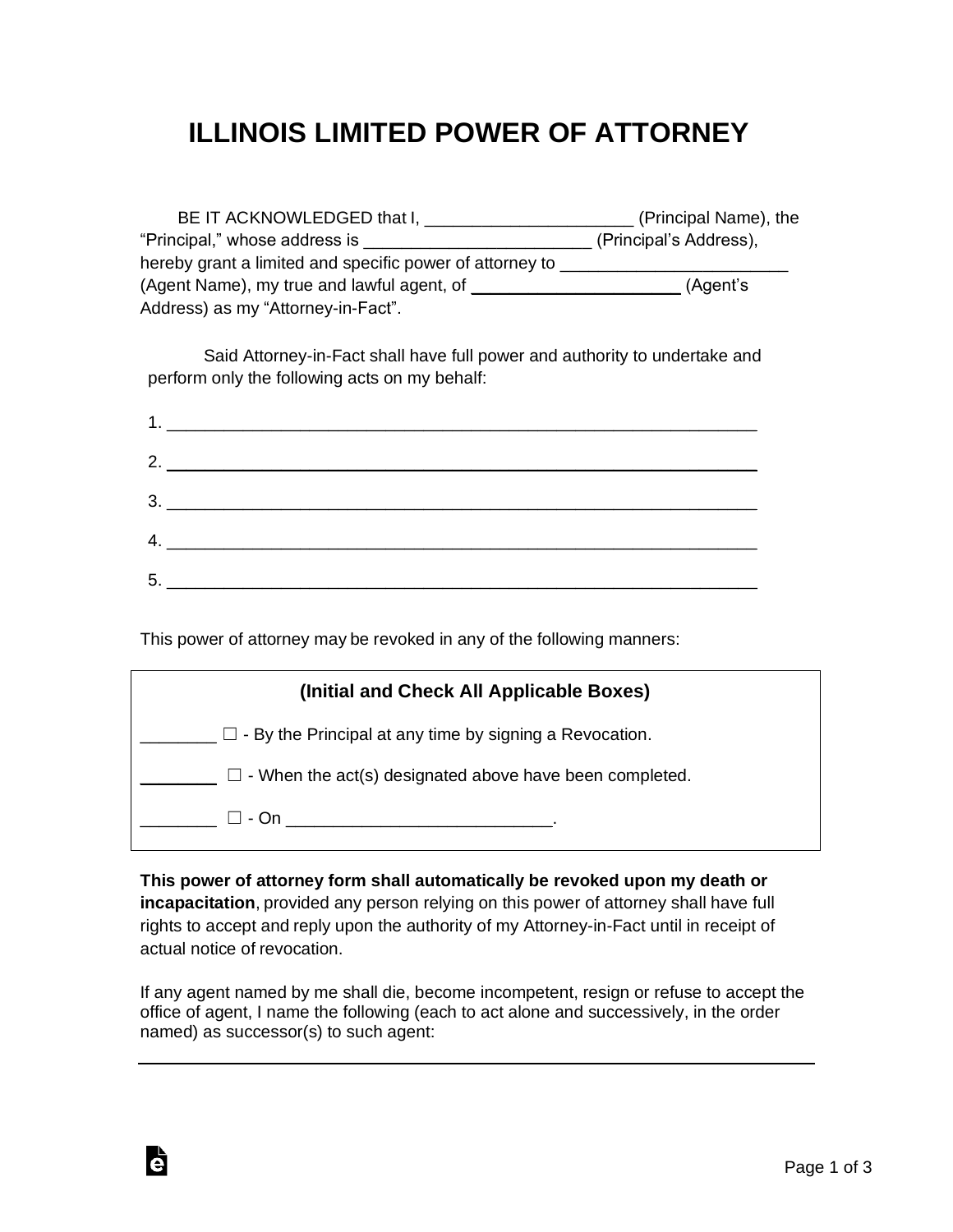**State Law**. This power of attorney is governed by the laws of the State of Illinois.

Signed on \_\_\_\_\_\_\_\_\_\_\_\_\_\_\_\_\_\_\_\_\_\_\_\_.

[\\_\\_\\_\\_\\_\\_\\_\\_\\_\\_\\_\\_\\_\\_\\_\\_\\_\\_\\_\\_\\_\\_\\_\\_\\_\\_\\_\\_\\_\\_\\_\\_](https://esign.com) **Principal's Signature**

\_\_\_\_\_\_\_\_\_\_\_\_\_\_\_\_\_\_\_\_\_\_\_\_\_\_\_\_\_\_\_\_ Principal's Print Name

## **ACCEPTANCE OF APPOINTMENT**

I, \_\_\_\_\_\_\_\_\_\_\_\_\_\_\_\_\_\_\_\_\_\_\_\_\_\_\_\_\_\_\_\_\_\_, the Attorney-in-Fact named above, hereby accept appointment as Attorney-in-Fact in accordance with the foregoing instrument.

**Attorney-in-Fact's Signature**

[\\_\\_\\_\\_\\_\\_\\_\\_\\_\\_\\_\\_\\_\\_\\_\\_\\_\\_\\_\\_\\_\\_\\_\\_\\_\\_\\_\\_\\_\\_\\_\\_](https://esign.com)

\_\_\_\_\_\_\_\_\_\_\_\_\_\_\_\_\_\_\_\_\_\_\_\_\_\_\_\_\_\_\_\_

Attorney-in-Fact's Printed Name

## **WITNESS**

The undersigned witness certifies that **Example 20** (Principal's Name), known to me to be the same person whose name is subscribed as principal to the foregoing power of attorney, appeared before me and the notary public and acknowledged signing and delivering the instrument as the free and voluntary act of the principal, for the uses and purposes therein set forth. I believe him or her to be of sound mind and memory. The undersigned witness also certifies that the witness is not: (a) the attending physician or mental health service provider or a relative of the physician or provider; (b) an owner, operator, or relative of an owner or operator of a health care facility in which the principal is a patient or resident; (c) a parent, sibling, descendant, or any spouse of such parent, sibling, or descendant of either the principal or any agent or successor agent under the foregoing power of attorney, whether such relationship is by blood, marriage, or adoption; or (d) an agent or successor agent under the foregoing power of attorney.

[\\_\\_\\_\\_\\_\\_\\_\\_\\_\\_\\_\\_\\_\\_\\_\\_\\_\\_\\_\\_\\_\\_\\_\\_\\_\\_\\_\\_\\_\\_\\_\\_](https://esign.com) \_\_\_\_\_\_\_\_\_\_\_\_\_\_\_\_\_\_\_\_\_\_\_\_\_\_\_\_\_

**Witness Signature Address** 

\_\_\_\_\_\_\_\_\_\_\_\_\_\_\_\_\_\_\_\_\_\_\_\_\_\_ \_\_\_\_\_\_\_\_\_\_\_\_\_\_\_\_\_\_\_\_\_\_\_\_\_\_\_\_\_\_ Witness Print Name City, State & Zip Code